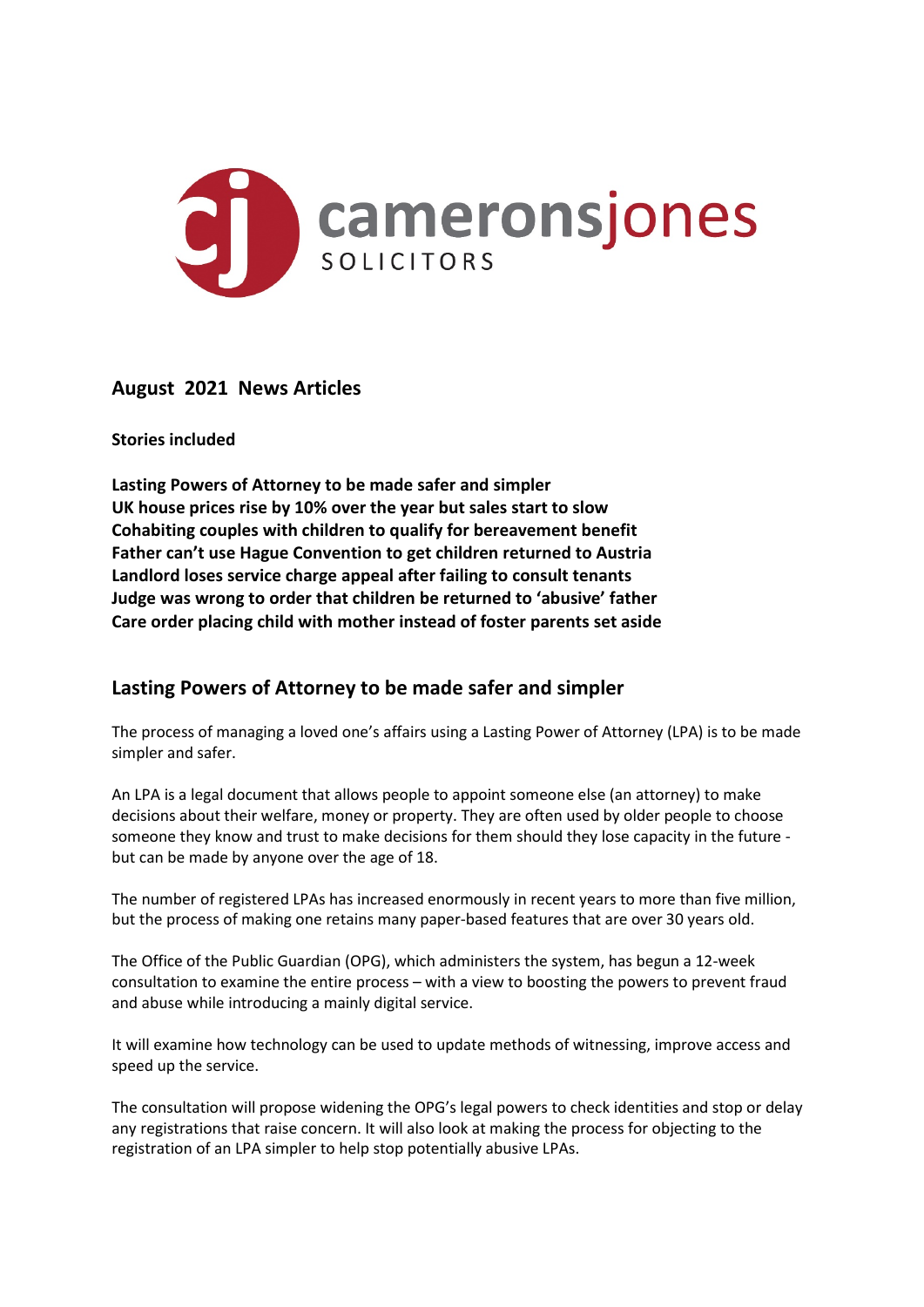While the service will become predominantly digital, alternatives such as paper will remain for those unable to use the internet.

Justice Minister Alex Chalk said: "A lasting power of attorney provides comfort and security to millions of people as they plan for old age."

Nick Goodwin, Public Guardian for England and Wales, said: "More people are taking the vital step to plan for the future by applying for lasting powers of attorney, and we want to make sure that it is as safe and simple as possible to do so."

The consultation will look at:

- How witnessing works, and whether remote witnessing or other safeguards are desirable
- How to reduce the chance of an LPA being rejected due to avoidable errors
- Whether the OPG's remit should be expanded to have the legal authority to carry out further checks such as identification verification
- How people can object to an LPA and the process itself, as well as when is the right time for an objection to be made
- Whether a new urgent service is needed to ensure those who need an LPA granted quickly can get one
- How solicitors access the service and the best way to facilitate this.

Any substantial changes will require amendments to the Mental Capacity Act 2005 which brought in the current system.

We shall keep clients informed of developments.

Please contact us if you would like more information about Lasting Powers of Attorney.

### **UK house prices rise by 10% over the year but sales start to slow**

UK house prices rose by 10% in the year to May, according to the latest figures from the Land Registry.

On a non-seasonally adjusted basis, average house prices increased by 0.9% between April and May this year, compared with an increase of 0.5% during the same period in 2020.

The UK Property Transactions Statistics showed that in May this year, on a seasonally adjusted basis, the estimated number of transactions of residential properties with a value of £40,000 or greater was 114,940.

This is 138.2% higher than a year ago.

However, there are signs that the housing market is slowing down. Between April and May, UK transactions decreased by 3.8% on a seasonally adjusted basis.

House price growth was strongest in the North West where prices increased by 15.2% in the year to May. The lowest annual growth was in London, where prices increased by 5.2%.

In England, the May data shows that house prices rose by 0.4% compared with April.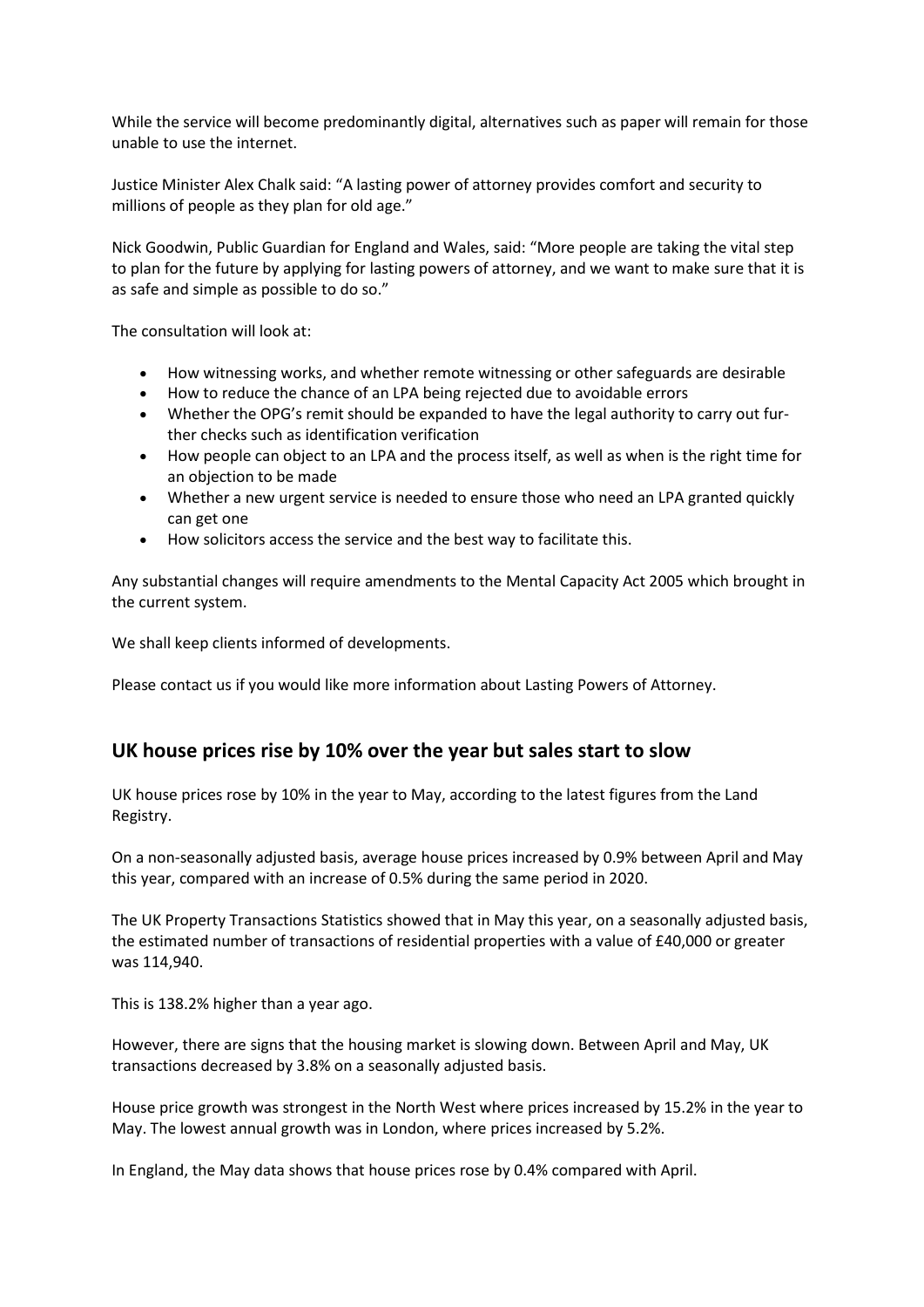The regional data indicates that:

- the North East experienced the greatest monthly price rise, up by 1.4%
- the East of England saw the lowest monthly price growth, with a fall of 1.0%
- the North West experienced the greatest annual price rise, up by 15.2%
- London saw the lowest annual price growth, with a rise of 5.2%

Please contact us if you would like advice about the legal aspects of buying or selling a home.

### **Cohabiting couples with children to qualify for bereavement benefit**

Cohabiting couples are to qualify for bereavement payments if one of them dies leaving dependent children.

Previously, a surviving parent could only claim the financial support if they had been married or in a civil partnership at the time of their spouse or civil partner's death.

Under plans being drawn up by the government, Widowed Parent's Allowance and Bereavement Support Payments will be extended to surviving cohabiting partners with children who were living with their partner at the time of death.

It's estimated that more than 22,000 families will now be able to claim this help, totalling an additional £320 million in support for bereaved children over the next five years.

Work and Pensions Minister Baroness Stedman-Scott said: "The death of a loved one is devastating and can also come with significant financial implications. This change will mean more families can access support during the most difficult of times, and I hope to make that possible as swiftly as I can."

Once approved by Parliament, the changes will apply retrospectively from 30 August 2018, with any backdated payments being made as lump sums.

The changes are to be welcomed but cohabiting couples still have far fewer legal protections than those who are married or in civil partnerships.

In fact, cohabitees have very few automatic legal rights, which means they could lose their home and large sums of money if their relationship ends. For example, one partner may be forced to move out of their home if their name is not on the title deeds, even if they have lived there for many years and helped to pay the mortgage.

The Law Society has urged cohabiting couples to draw up living together agreements to decide in advance how their assets should be divided if their relationship breaks down.

It has offered helpful advice on the kind of areas cohabitation agreements can cover. These include:

• how you pay rent, mortgage or household bills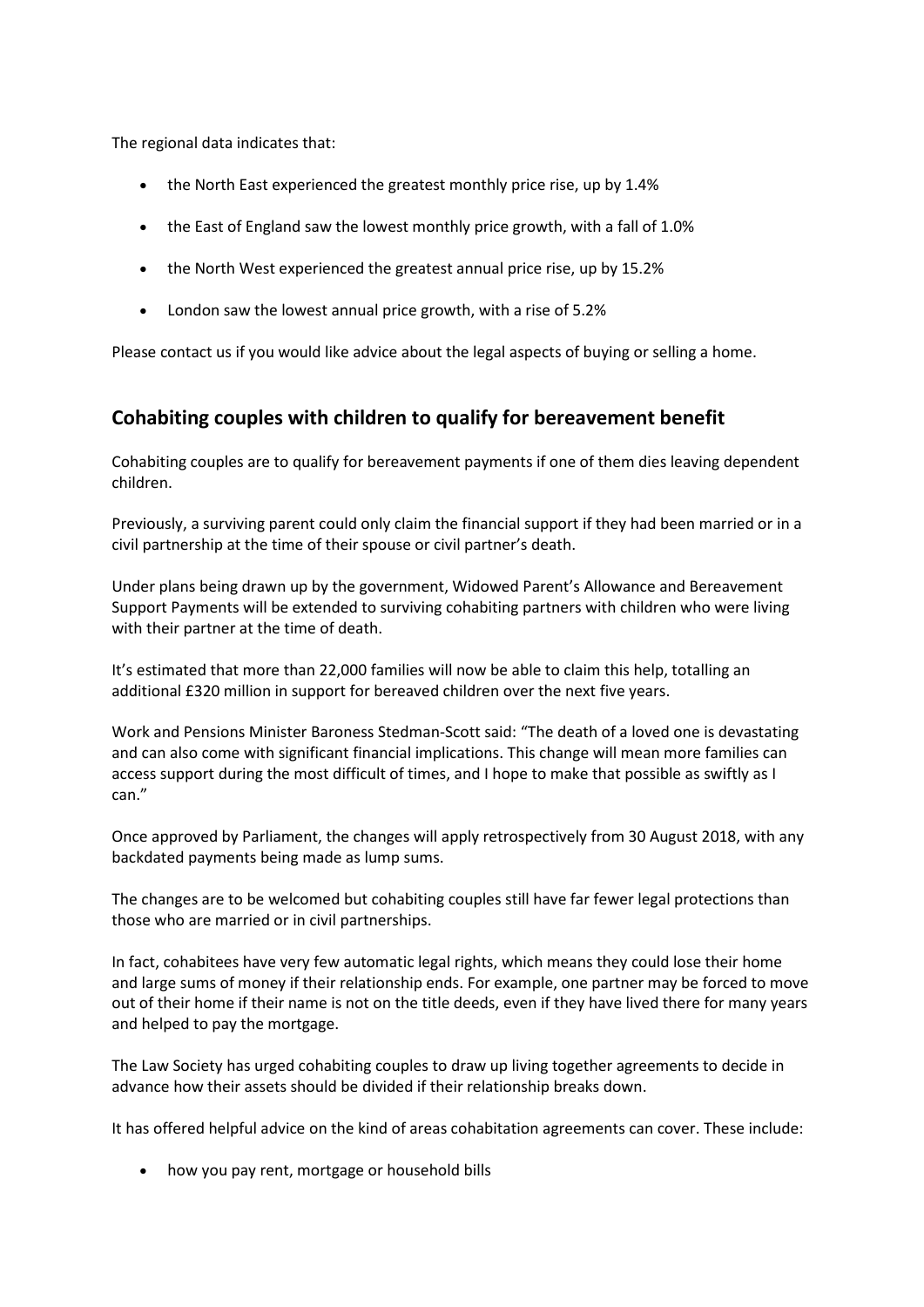- finances, for example what happens to joint bank accounts or pensions
- property and assets owned before or bought while living together
- arrangements for children
- pets
- next of kin rights.

Pension access and property title deeds are also important areas to consider alongside a cohabitation agreement.

Each partner should also make a will if they want to make sure they inherit from each other if one of them dies. This could be particularly important for those who are still married to a previous partner but now live with someone else. If you don't make a will and are still married, your estranged spouse could end up inheriting most of your estate leaving your current partner with nothing or very little.

It is important to consult your solicitor to ensure the cohabitation agreements are properly drawn up.

For an agreement to be valid both partners need to enter into it freely and voluntarily, the agreement needs to be in the form of a deed and each person needs to sign it.

Each partner should get legal advice independently of one another to make sure they understand and are happy with the agreement. It's also important to keep the cohabitation agreement updated to cover new events such as the birth of a child or the purchase of property.

Please contact us if you would more information about the issues raised in this article or any aspect of family law.

### **Father can't use Hague Convention to get children returned to Austria**

A father has been told that he cannot invoke the Hague Convention to have his children returned to Austria after their mother took them to live in England.

The Family Court was told that the children were British citizens born in the UK in 2012 and 2019 and were aged nine and two.

The parents had a volatile relationship. The mother alleged that the father was controlling and violent, had affairs, and had raped her on two occasions. Her case was that the father had family in Austria, he set up a business and moved there in June 2019, and she and the children joined him in July 2019 for a trial period to try to save the marriage.

In February 2020, the mother returned to England with the children permanently. She claimed that the father had agreed to their return; however, he asserted that he had agreed to what he believed was only a weekend break.

The father applied for them to be returned to Austria under the Hague Convention on the Civil Aspects of International Child Abduction 1980.

The court ruled against him. It held that for him to successfully argue that the mother had wrongfully retained the children in England in February 2020, the children had to have been habitually resident in Austria at that point.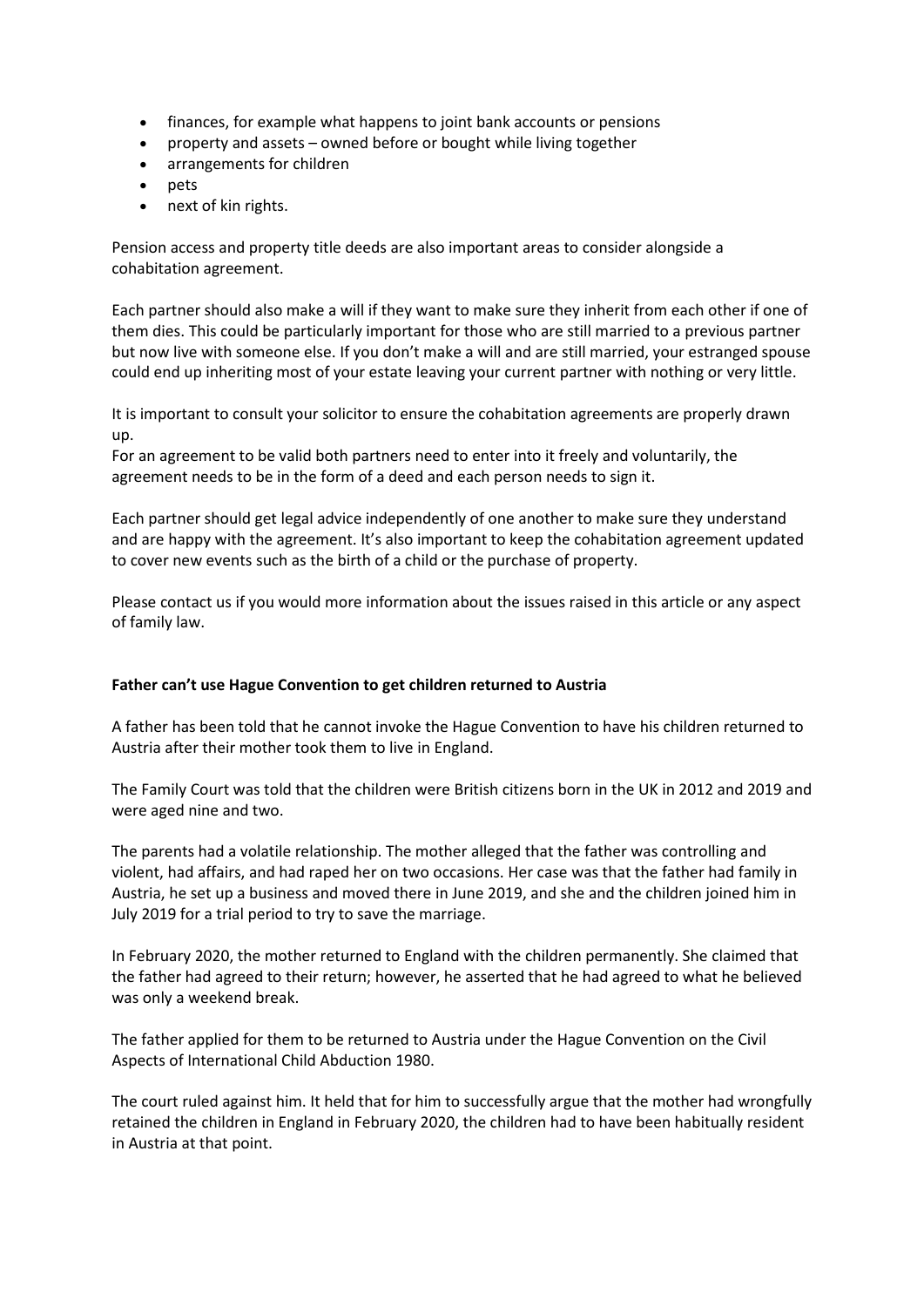The court was satisfied that neither child had achieved the requisite degree of integration in Austria to establish habitual residence. Rather, they had remained habitually resident in England. Consequently, the retention was not wrongful under the Convention.

That conclusion was based on the fact that the eldest child was born in the UK, was a British citizen with a UK passport and lived in England for the first seven years of her life. She attended school in England and had friends she had known since nursery.

Accordingly, she had a deep connection with England, established over several years since birth.

The youngest child had a lesser connection given her age, but it was still a strong one. Both children were habitually resident in England prior to their departure to Austria in July 2019.

The court was satisfied that, at the time the mother and children travelled to Austria in July 2019, it was the mother's intention that the move was for a trial period and the father was aware of that.

Although the children were registered as residents on arrival in Austria and had a right of abode there, it was necessary to consider the stability of that residence.

First, the eldest child's attendance at school in Austria was irregular to the extent that the father had been fined for her absence. There was no evidence that she became integrated within a friendship group among her peers, participated in school or social activities, or developed German language skills.

Second, the children lived in a highly dysfunctional home, characterised by frequent arguments and domestic violence that had resulted in the children's family life becoming the subject of investigation by the Austrian police and assessment by Austrian social services.

Third, their six-month residence in Austria was not uninterrupted. They had briefly returned to England and were then separated from their mother for six weeks in Austria, further disrupting any integration there.

Fourth, there had been an additional level of conflict involving the father and his relatives in Austria, further militating against the children developing a degree of family and social integration while there.

Fifth, the youngest child's social and family environment was associated with those on whom she was dependent. Although the father was well settled and integrated in Austria while the children were there, the mother was not.

Sixth, the eldest child had made clear that she continued to view the concept of home as applying only to England.

For all those reasons, the children's family and social lives were highly unstable and disrupted such that they had not achieved the requisite degree of integration in Austria to end their habitual residence in England.

Please contact us if you would like more information about the issues raised in this article or any aspect of family law.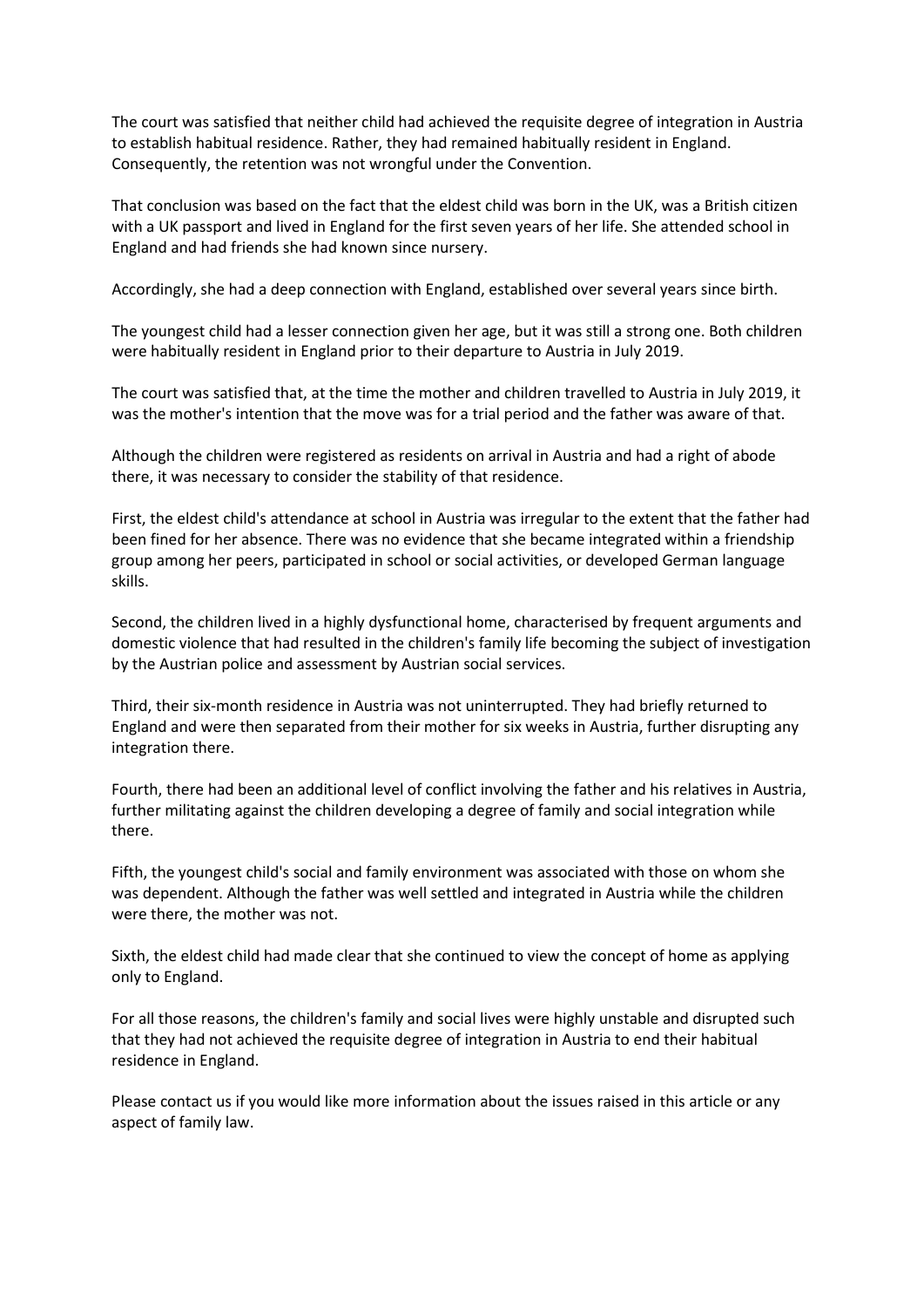# **Landlord loses service charge appeal after failing to consult tenants**

A landlord has lost its appeal against a decision that it could not impose service charges for certain works because it had failed to consult tenants properly.

The landlord owned several flats let on long leases. It carried out various works to the flats and, in 2017, sought to recover the cost from the lessees through the service charge.

It applied to the First Tier Tribunal (FTT) for a determination of how much the charge should be.

The FTT held that one aspect of the works, the complete replacement of the asphalt on balcony areas, had been unnecessary and its cost could not be passed on through the service charge. It also held that the asphalt replacement had not been part of the pre-works consultation conducted by the landlord as required by the Landlord and Tenant Act.

The landlord applied for dispensation from the consultation requirements so that it might again try to include the cost of the asphalt work in the service charge.

The lessees objected, arguing that the lack of consultation had deprived them of the opportunity to seek expert advice on the work and to assess whether there was a more economic approach.

The FTT found that the lessees had made out a credible case that they had been prejudiced by the lack of consultation.

In reaching that decision, it relied on evidence of one lessee (M) that she would have referred to an expert had the scale and extent of the balcony works been properly communicated at the start of the consultation process.

However, it granted dispensation on condition that the landlord paid the reasonable costs of an expert to advise the tenants on the necessity of replacing the asphalt plus the tenants' reasonable costs of the dispensation application.

The landlord appealed, arguing that the lessees had not shown prejudice because they had not adduced expert evidence that the asphalt replacement was unnecessary.

The case went all the way to the Court of Appeal, which upheld the tribunal's decision.

It held that the FTT had been entitled to find that M would have commissioned a surveyor's report had the landlord's notice of intention referred to the balcony works.

M had inspected the estimates and put in observations, which made it the more plausible that she would have instructed an expert.

Consultation was a group process in which a landlord had to supply each tenant with notice of their intention to carry out works. If all tenants suffered prejudice because a defect in the consultation process meant that one had not persuaded the landlord to limit the cost of works in some respect, there was no reason why the FTT should be unable to make dispensation conditional on every tenant being compensated.

Please contact us if you would like more information about the issues raised in this article or any aspect of commercial property law.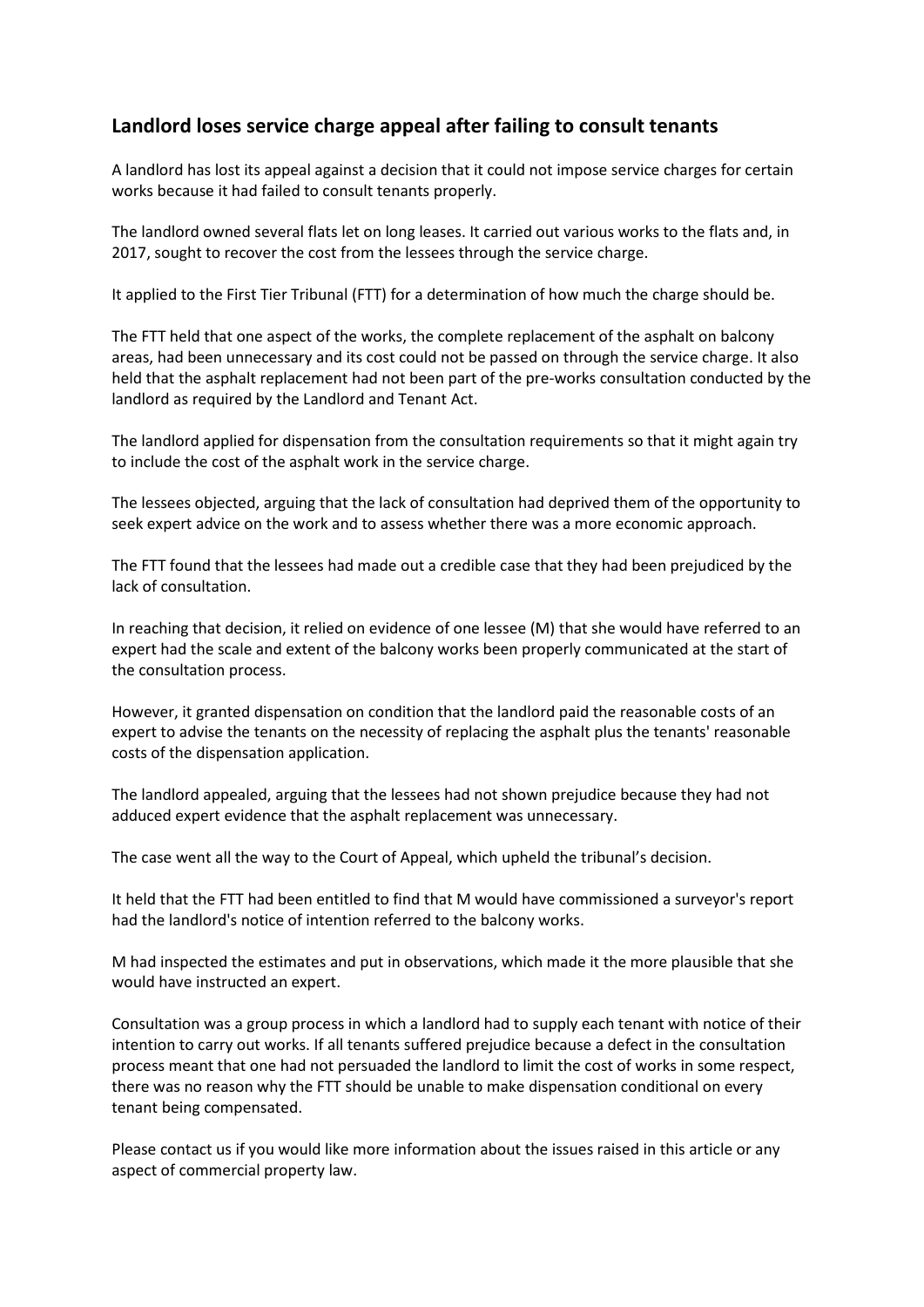## **Judge was wrong to order that children be returned to 'abusive' father**

The Court of Appeal has ruled that a judge was wrong to order that two children should be returned to their father, who the mother claimed had been abusive.

The mother was English, and the father was American. They married in 2015 and lived in England with the mother's daughter from a previous relationship.

In 2017, they had a child together. The father returned to live in the US for his job but visited every few months. They had another child in 2018. In November 2019, the mother and the children moved to the US to join the father.

He lost his job in 2020, and mother and the children returned to England.

She gave him no prior indication that they were leaving the US and misled him as to what they were doing on the day they left.

The father made an application under the Hague Convention on the Civil Aspects of International Child Abduction 1980 for the return of his two children.

The mother responded that the children were not habitually resident in the US at the date of their removal; that the father had acquiesced in their remaining in England; and that there was a grave risk that the children's return would expose them to physical or psychological harm or otherwise place them in an intolerable situation.

She alleged that the father was guilty of serious domestic violence to her; a highly abusive sustained course of conduct towards her eldest daughter, which included making it known that he didn't want her in the US, grabbing her and confining her to her room.

She claimed he had also been abusive to one of the other children by smacking her, squeezing her ribs and threatening her with a belt.

The judge ruled against the mother saying there was no ground for refusing to order the return of the two younger children to the US.

The Court of Appeal overturned that decision.

It held that the judge's approach was flawed. She had not analysed the effect of the allegations of abuse but had improperly discounted them by reference to their being "no mention of smacking" in the mother's messages to her friends and by reference to "the context of considerable stress" of the family situation.

As a result, she had not considered how the children would be protected from the risk that would be created if they were living with the father, if the allegations were true.

The judge's analysis had also failed to recognise the effect of the children being placed in the care of the father against whom serious allegations had been made.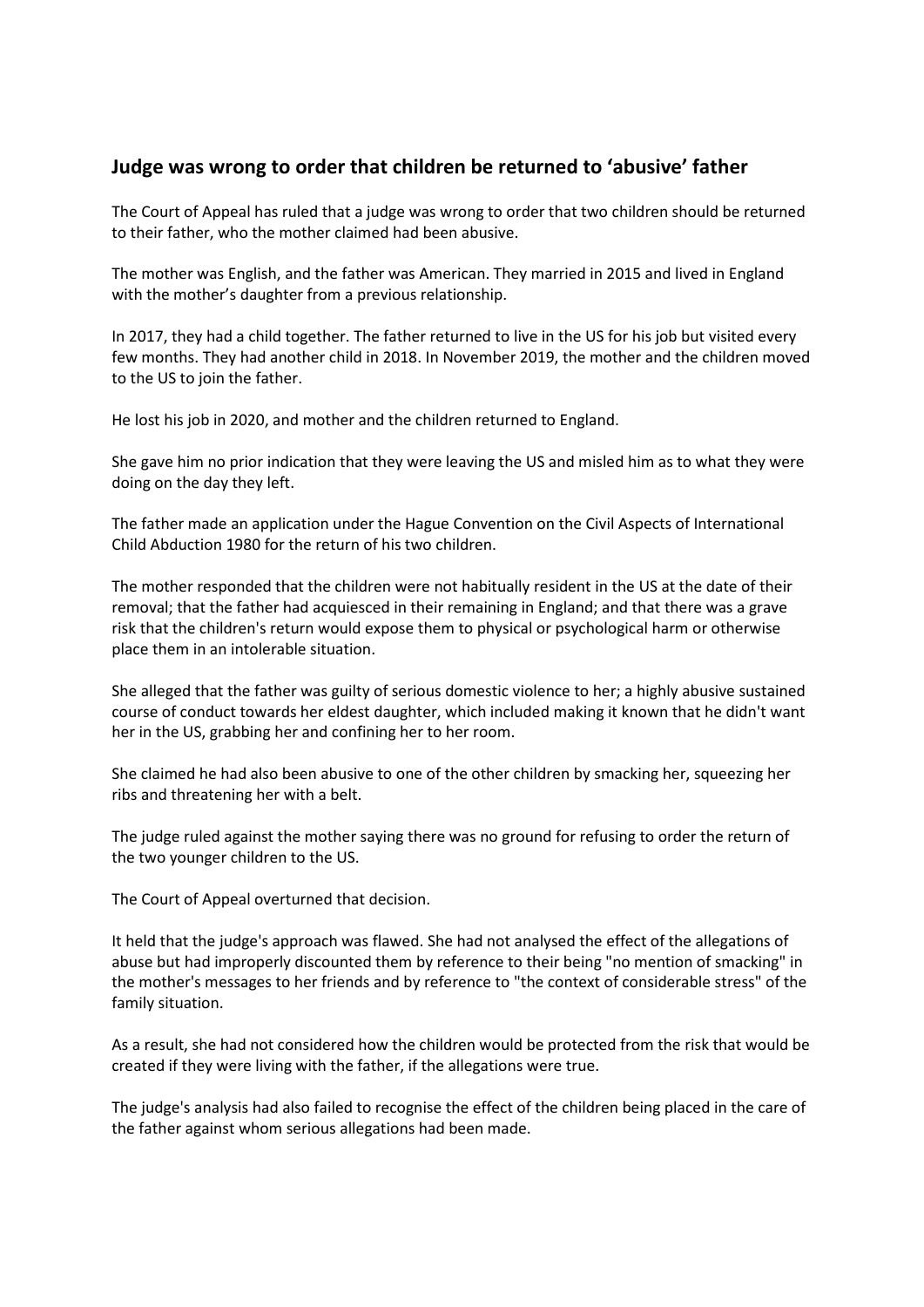It would create a grave risk of physical or psychological harm if the children returned to their father because their mother would not be there to protect them as she had refused to return to the US.

This was not because she was unfairly trying to take advantage of her own wrongful abduction.

She had a valid reason for remaining in the UK as the eldest daughter's situation in the US had become untenable. The separation of the children from their mother further reinforced the creation of a grave risk to their wellbeing.

There was nothing in the circumstances that justified the court exercising its discretion other than by declining to order the children's return.

Please contact us if you would like more information about the issues raised in this article or any aspect of family law.

### **Care order placing child with mother instead of foster parents set aside**

The Court of Appeal has set aside a court order that a girl should be returned to her mother rather than stay with foster parents.

The girl was 18 months old and was referred to in court as X. Her mother had agreed to X being accommodated with foster parents when she was three days old. The mother had seven other children who were the subject of care proceedings.

The local authority applied for a placement order in respect of X. The options were care and placement orders or X being cared for by the mother.

A social worker had reported that the mother would need an intensive package of support if X were returned to her care. The judge heard evidence from the mother, two social workers and the guardian.

The social workers supported the local authority's plan for adoption, but the guardian noted that it was a finely balanced case and recommended that the hearing be adjourned to enable the local authority to prepare a support and rehabilitation plan.

Before addressing the welfare checklist and without balancing the proposed care options, the judge concluded that the mother could parent X with appropriate support and a comprehensive support plan.

He held that adoption was a draconian order of last resort and "something else would do".

The judge determined the care proceedings by rejecting the local authority's care plan for adoption and concluded that X should be restored to her mother's care.

The Court of Appeal has set aside that decision.

The court noted that all the parties involved had not agreed the threshold for making a care order before the hearing, but the judge proceeded on the basis that the threshold criteria had been crossed, which was not satisfactory.